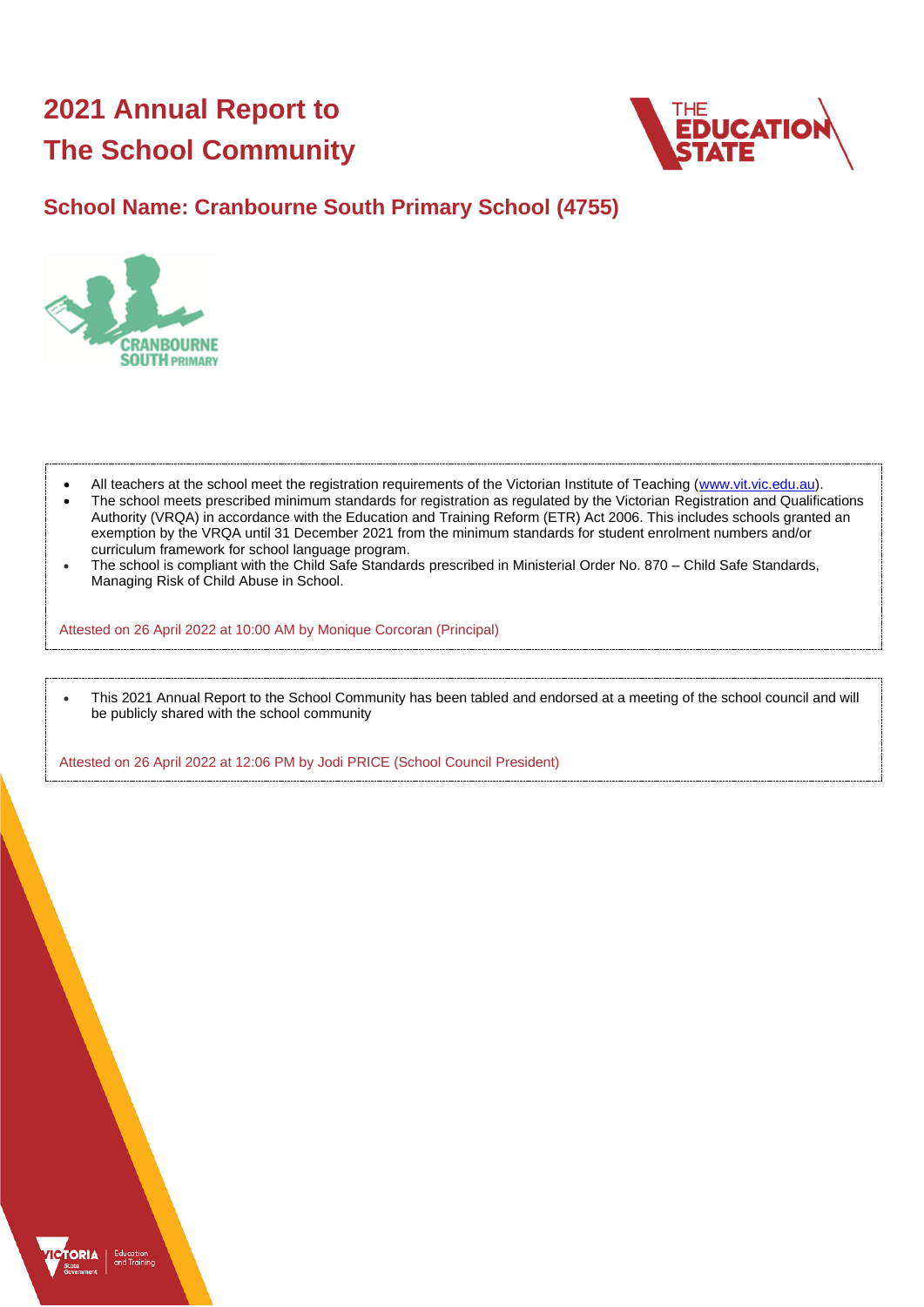

# How to read the Annual Report

## What does the *'About Our School'* commentary section of this report refer to?

The 'About our school' commentary provides a brief background on the school, an outline of the school's performance over the year and future directions.

The 'School Context' describes the school's vision, values and purpose. Details include the school's geographic location, size and structure, social characteristics, enrolment characteristics and special programs.

The 'Framework for Improving Student Outcomes (FISO)' section includes the improvement initiatives the school has selected and the progress they have made towards achieving them through the implementation of their School Strategic Plan and Annual Implementation Plan.

### What does the *'Performance Summary'* section of this report refer to?

The Performance Summary includes the following:

#### **School Profile**

- student enrolment information
- the school's 'Student Family Occupation and Education' category
- a summary of parent responses in the Parent Opinion Survey, shown against the statewide average for Primary schools
- school staff responses in the area of School Climate in the School Staff Survey, shown against the statewide average for Primary schools

#### **Achievement**

- English and Mathematics for Teacher Judgements against the curriculum
- English and Mathematics for National Literacy and Numeracy tests (NAPLAN).

### **Engagement**

Student attendance at school

### **Wellbeing**

Student responses to two areas in the Student Attitudes to School Survey:

- Sense of Connectedness
- Management of Bullying

Results are displayed for the latest year and the average of the last four years (where available). As NAPLAN tests were not conducted in 2020, the NAPLAN 4-year average is the average of 2018, 2019 and 2021 data in the 2021 Performance Summary.

# Considering COVID-19 when interpreting the Performance Summary

The Victorian community's experience of COVID-19, including remote and flexible learning, had a significant impact on normal school operations in 2020 and 2021. This impacted the conduct of assessments and surveys. Readers should be aware of this when interpreting the Performance Summary.

For example, in 2020 and 2021 school-based surveys ran under changed circumstances, and NAPLAN was not conducted in 2020. Absence and attendance data during this period may have been influenced by local processes and procedures adopted in response to remote and flexible learning.

Schools should keep this in mind when using this data for planning and evaluation purposes.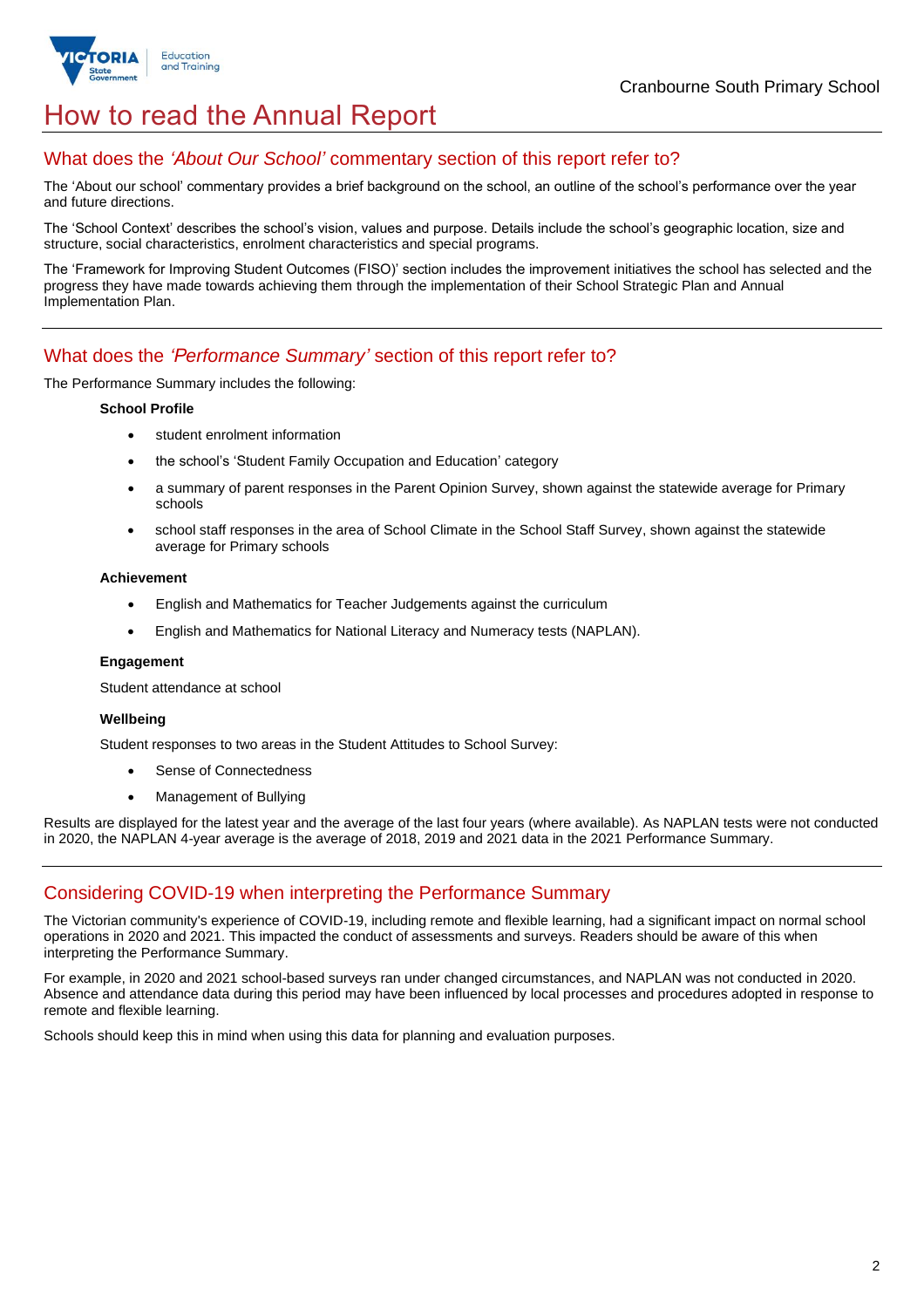

# How to read the Annual Report (continued)

### What do *'Similar Schools'* refer to?

Similar Schools are a group of Victorian government schools with similar characteristics to the school.

This grouping of schools has been created by comparing each school's socio-economic background of students, the number of non-English speaking students and the school's size and location.

## What does *'NDP'* or '*NDA*' mean?

'NDP' refers to no data being published for privacy reasons or where there are insufficient underlying data. For example, very low numbers of participants or characteristics that may lead to identification will result in an 'NDP' label.

'NDA' refers to no data being available. Some schools have no data for particular measures due to low enrolments. There may be no students enrolled in some year levels, so school comparisons are not possible.

Note that new schools only have the latest year of data and no comparative data from previous years. The Department also recognises unique circumstances in Specialist, Select Entry, English Language, Community Schools and schools that changed school type recently, where school-to-school comparisons are not appropriate.

# What is the *'Victorian Curriculum'*?

The Victorian Curriculum F–10 sets out what every student should learn during his or her first eleven years of schooling. The curriculum is the common set of knowledge and skills required by students for life-long learning, social development and active and informed citizenship.

The Victorian Curriculum is assessed through teacher judgements of student achievement based on classroom learning.

The curriculum has been developed to ensure that school subjects and their achievement standards enable continuous learning for all students, including students with disabilities.

The 'Towards Foundation Level Victorian Curriculum' is integrated directly into the curriculum and is referred to as 'Levels A to D'.

'Levels A to D' may be used for students with disabilities or students who may have additional learning needs. These levels are not associated with any set age or year level that links chronological age to cognitive progress (i.e., there is no age expected standard of achievement for 'Levels A to D').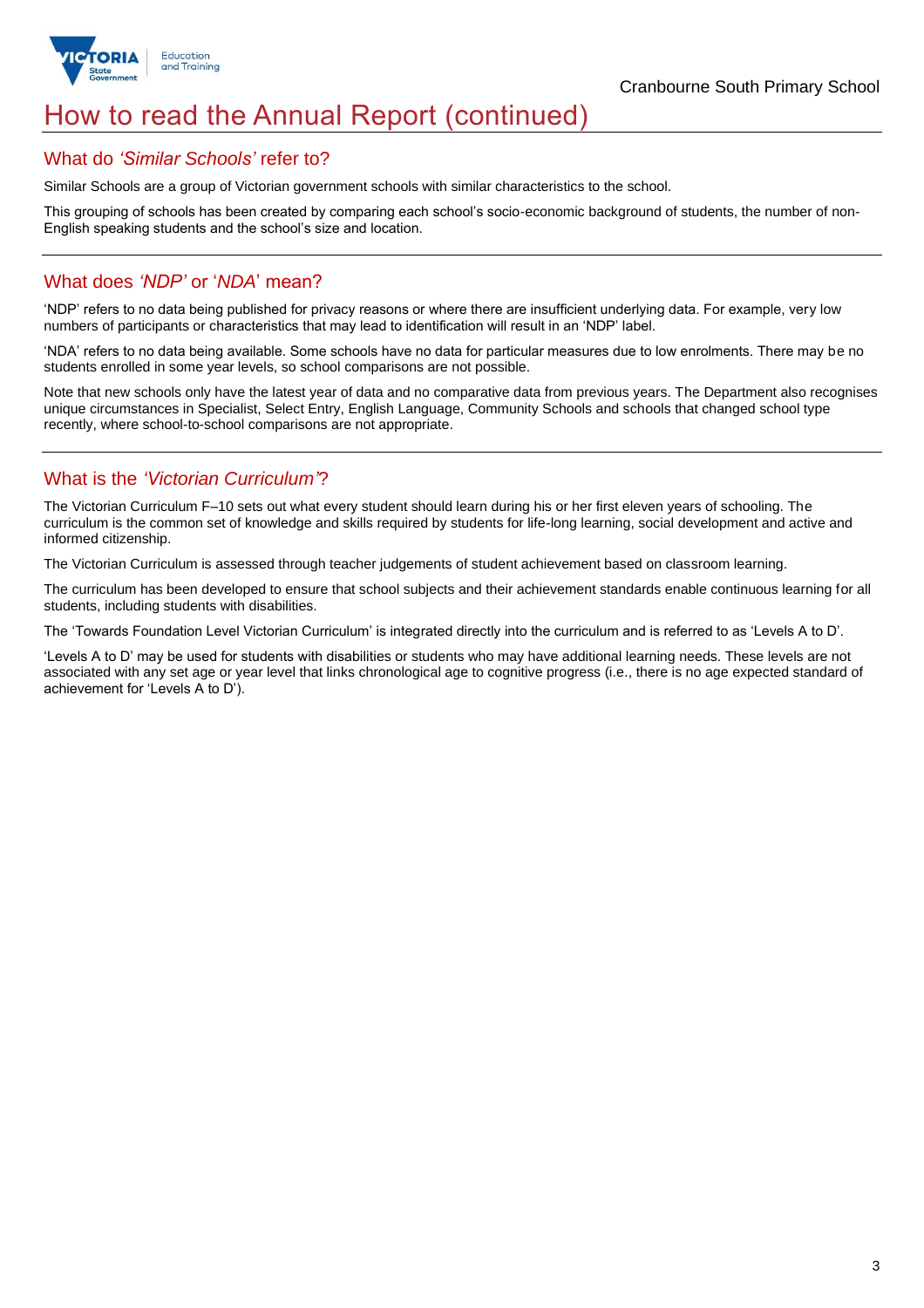



# **About Our School**

# School context

Cranbourne South Primary School's (CSPS) mission is to empower teachers, students and community members to embrace learning, achieve their personal best and strengthen emotional, social and physical wellbeing. Our vision is to provide all students with an education they can be proud of by exhibiting confidence and creativity in this complex and ever changing world. We strive to assist students in taking ownership of their learning; to grow into responsible, happy, resilient and socially fulfilled individuals. The five values of Purpose, Positivity, Persistence, Pride and Passion are the cornerstone of CSPS.

CSPS opened in 1956; located in a semi-rural environment approximately 5 kilometres south of Cranbourne. CSPS projected enrolment for 2021 is 330.

CSPS is undergoing a significant Capital Works project (\$5.9 million) which will provide a purpose built, new facility (on Browns Road) including specialist STEM and Arts spaces, kitchen, wellbeing, administration, first aid, new toilet amenities, upgrade of the staff carpark and notable landscaping across the school. These works will be completed by mid 2022.

The dedicated staff of CSPS comprises of 2 Principal Class, 2 Learning Specialists, 20 teaching staff, 11 Education Support Staff, 1 Business Manager, 2 Office staff, 1 part time First Aid/OHS/Emergency Management leader and 1 Welfare Officer (0.6).

At CSPS, we pride ourselves on distributive leadership; represented by a strong commitment by the School Improvement Team (SIT). Teams are based on a Professional Learning model, where data and point of need teaching, learning and wellbeing are the key focus.

The school structure is predominantly a singular class model, consisting of 14 classes, divided into Junior (Foundation – Year 2), Middle (Year 3 & 4) and Senior School (Year 5 & 6). CSPS focuses on teaching the stage of development, not the age of the child, through use of explicit data sources to identify point of need instruction.

Support approaches and programs focus on literacy and numeracy development from the perspectives of early intervention, extension and growth.

The specialist programs offered at CSPS result in high levels of student motivation and engagement. The three key specialist programs of The Arts, Health/Physical Education and Environmental Science (new 2021 program), open the doors for students to further critical thinking and discovery.

Extra curriculum opportunities are varied and provide students with an opportunity to extend their learning. Opportunities include camps, excursions and in-school activities, swimming and water safety programs, lunchtime clubs, Perceptual Motor Program, intra/interschool sports, school concert, music and instrumentation (through uLearn music) and school/community Empowerment Projects.

CSPS predominately utilises the Google platform for communication and collaboration, with additional Apple technology availability. The Digi Tech program is overseen by classroom teachers; expanded through the introduction of commercial panels/screens in all learning spaces.

The Student Wellbeing program is extensive in the daily implementation of strategies and programs that support student mental wellness and welfare. CSPS continues to implement the SWPBS (School Wide Positive Behaviour Support) framework, achieving Bronze accreditation in 2021.

Student voice, agency and leadership continues to develop strongly, evidenced with the Year 6 leadership program, School Community Captains (SSC), SET (Sustainability & Environment Team), JSC (Junior School Council) and isea icare dolphin ambassadors.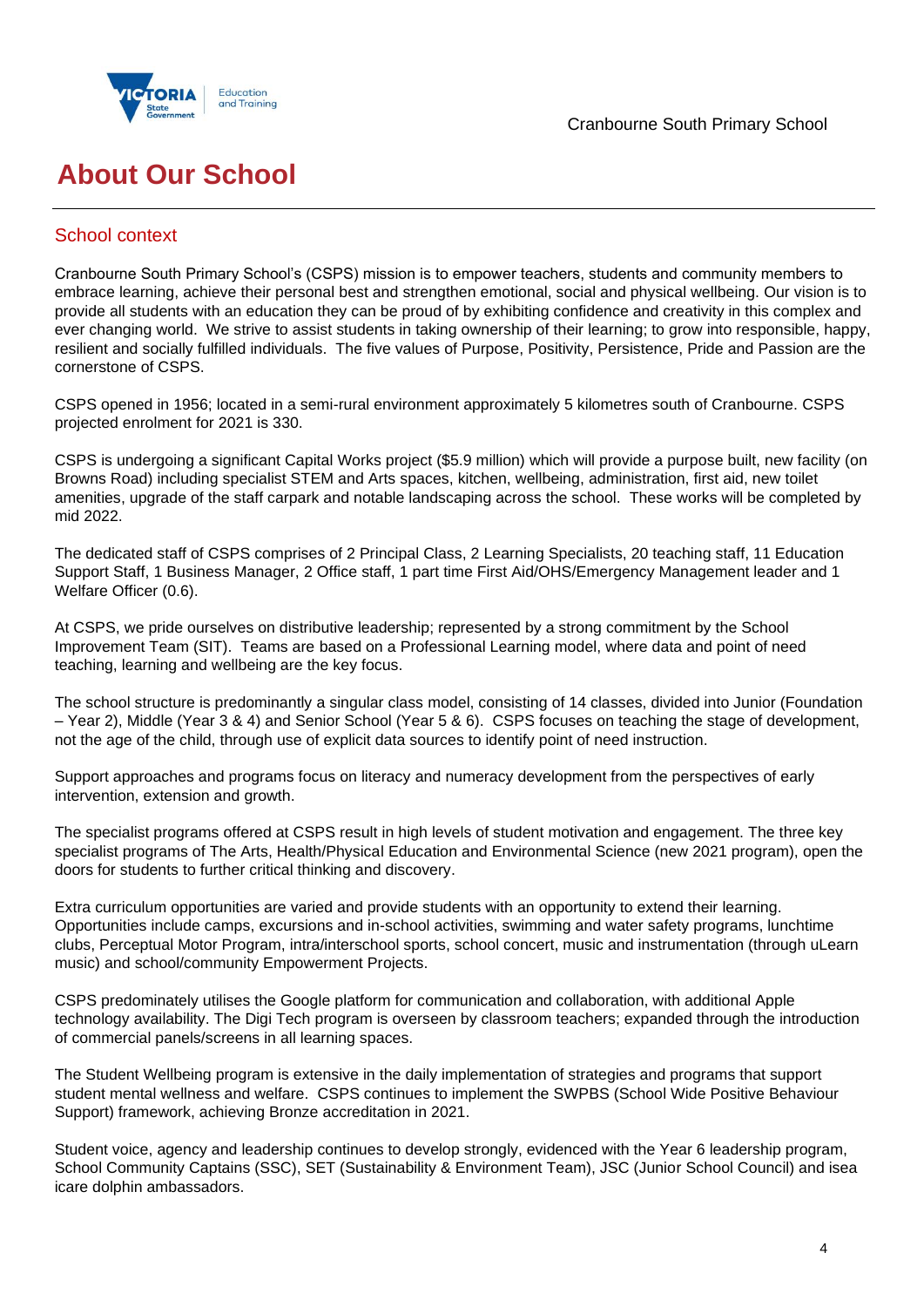

CSPS prides itself on community engagement and connection, highlighted by the Parents and Friends Association who are crucial in fundraising and bonding the community together eg. Cranbourne Rotary.

On site, Camp Australia provides a before/after school care program. In addition, a local bus is available for students who access the Aussie Kinders before/after school care program.

# Framework for Improving Student Outcomes (FISO)

The 2021 school year continued to be one of disruption relative to COVID 19 and the impact on schools. The educational platform encompassed a hybrid model; a mix of remote learning, online and offline experiences and onsite learning.

CSPS is strongly committed to the Framework for Improving Student Outcomes and the ongoing continua of practice.

The updated FISO 2.0 was launched in Term 4, 2021, which placed learning and wellbeing at the center of school improvement. This update was embraced by CSPS as such is at the core of the School Strategic Plan.

An initial review of practices in alignment with the new FISO 2.0 was conducted by Leadership, with a more school wide evaluation planned for Semester 1, 2022.

In line with FISO 2.0, CSPS continued the strong focus on Teaching and Learning, correlated with definitive Assessment practices. CSPS strengthened teaching and learning program documentation to ensure consistency of practice across the school. CSPS used a variety of high impact teaching and learning strategies as part of a shared and responsive Instructional Model.

Within a strong PLC (Professional Learning Community) focus, CSPS systematically used assessment strategies and measurement practices to obtain and provide feedback on student learning growth, attainment and wellbeing capabilities. PLC teams used data and evidence to drive the prioritisation, development, and implementation of actions in classrooms, for cohorts of students and at the point of need for individuals.

In partnership with the DSSI (Differentiated Support for School Improvement) team, the CSPS Leadership and SIT (School Improvement Team) focused intentionally on the strategic direction and deployment of resources to create and reflect shared goals and values. CSPS has high expectations and fosters a positive, safe and orderly learning environment. CSPS focused heavily on a shared understanding and development of a culture of respect and collaboration with positive and supportive relationships between students and staff at the core.

CSPS further strengthened student voice and agency through close work with the Quaglia Institute. Notable elements included the:

- \* Three components of student voice
- \* Apirational framework
- \* School Voice Process
- \* Three Guiding Principles
- \* Eight conditions

CSPS prides itself on the strong relationships and active partnerships with families/carers, communities, and organisations to strengthen students' participation and engagement at school.

CSPS is responsive to the individual needs of students through a tiered model to ensure school support and resources are allocated accordingly.

Professional Learning and access to high quality webinars and online courses, advanced staff skills, knowledge and understanding in the areas of curriculum and wellbeing.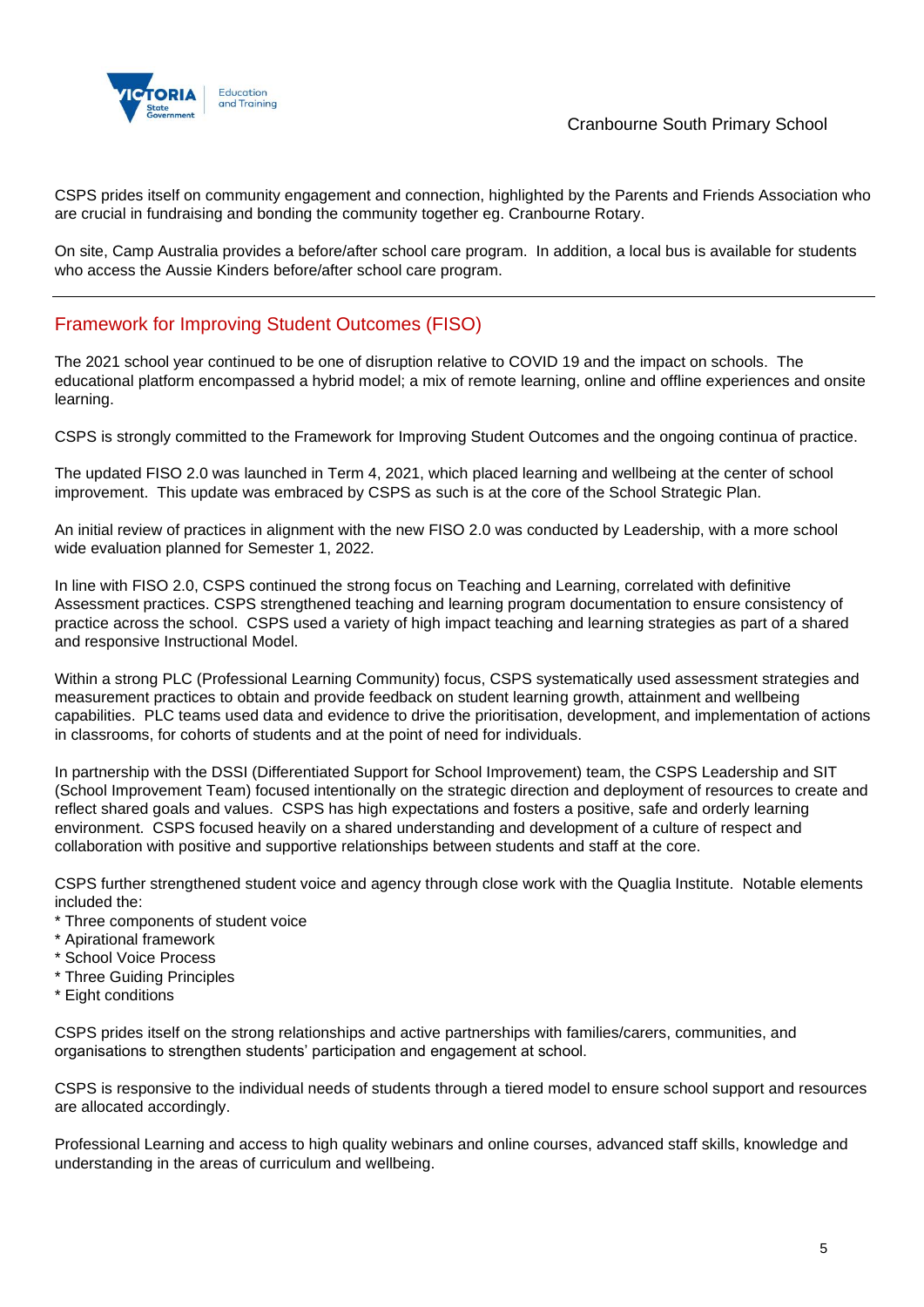

CSPS' delivery on the AIP priority goals of reading and numeracy have returned some pleasing results during Remote Learning, with writing requiring more specialised and targeted work in 2022.

## Achievement

In 2021 during Remote Learning, staff utilised online resources and platforms to deliver differentiated programs for students. Seesaw and GoogleMeets were the two technological platforms selected by CSPS due to the natural connection to mechanisms already in place in the school. We witnessed the presentation of learning programs progress from pre-recorded lessons to more live lessons to ensure differentiation for students.

CSPS continued to set high expectations for student achievement and growth. By building teacher capacity, student academic progress was evident through the commitment to the following:

- \* involvement in the Primary Maths and Science Specialist (PMSS) DET initiative
- \* developing and implementing a whole school instructional model
- \* utilising assessment data from Essential Assessment to differentiate teaching
- \* implementing Mathematics Scope and Sequence and assessment 'pacing guide' for Foundation Year 6

All students in the Program for Students with a Disability (PSD), Out of Home Care, Koorie and areas of 'vulnerability' showed progress at some levels as demonstrated in their agreed upon Individual Educational Plans. There are some students identified as not making the expected gains in all areas of the curriculum due to COVID lock down. This is a high priority area in 2022 and is constantly under review in the identification of need.

In 2022, the CSPS student Achievement Action Plan will focus on Learning, catchup and extension in the areas of: \* Reading: Percentage of students deemed working below will decrease by 10% and students deemed working above to increase by 10% more learning growth, through the analysis of data and the implementation of the instructional model

\* Writing: Percentage of students deemed working below will decrease by 10% and students deemed working above to increase by 10% more learning growth, through the analysis of data using the CSPS Writing Criterion

\* Mathematics: Percentage of students deemed working below will decrease by 10% and students deemed working above to increase by 10% more learning growth, through the analysis of data and differentiation of instructional practice

# **Engagement**

During Remote Learning 5.0, CSPS continued to focus on engaging and reengaging students and parents. This was evidenced by:

- \* small group sessions with Education Support Staff and teachers for academic and well being
- \* regular phone calls to parents regarding support and guidance
- \* specialist day timetabled for Wednesdays
- \* 'Clash of the Houses' fun Fridays to promote school and team pride
- \* modifying online and face to face learning programs and tasks to address student individual needs

\* timetabled GoogleMeets with whole class, small groups and individuals to raise connection and enjoyment eg. morning greetings, online show and tell, virtual morning teas and 'Clash of the Houses" Friday activities

\* scheduled events ie Footy Day with school community videos

\* online school tours and transition programs for 2022 Foundation students

Return to Onsite Learning took upon a strong engagement and wellbeing focus, including:

\* timetabled lessons with Welfare personnel concentrating on Respectful Relationship and Social and Emotional Learning (SEL) lessons

- \* modified classroom programs
- \* timetabling of two forty five minute breaks
- \* reintroduction of lunchtime clubs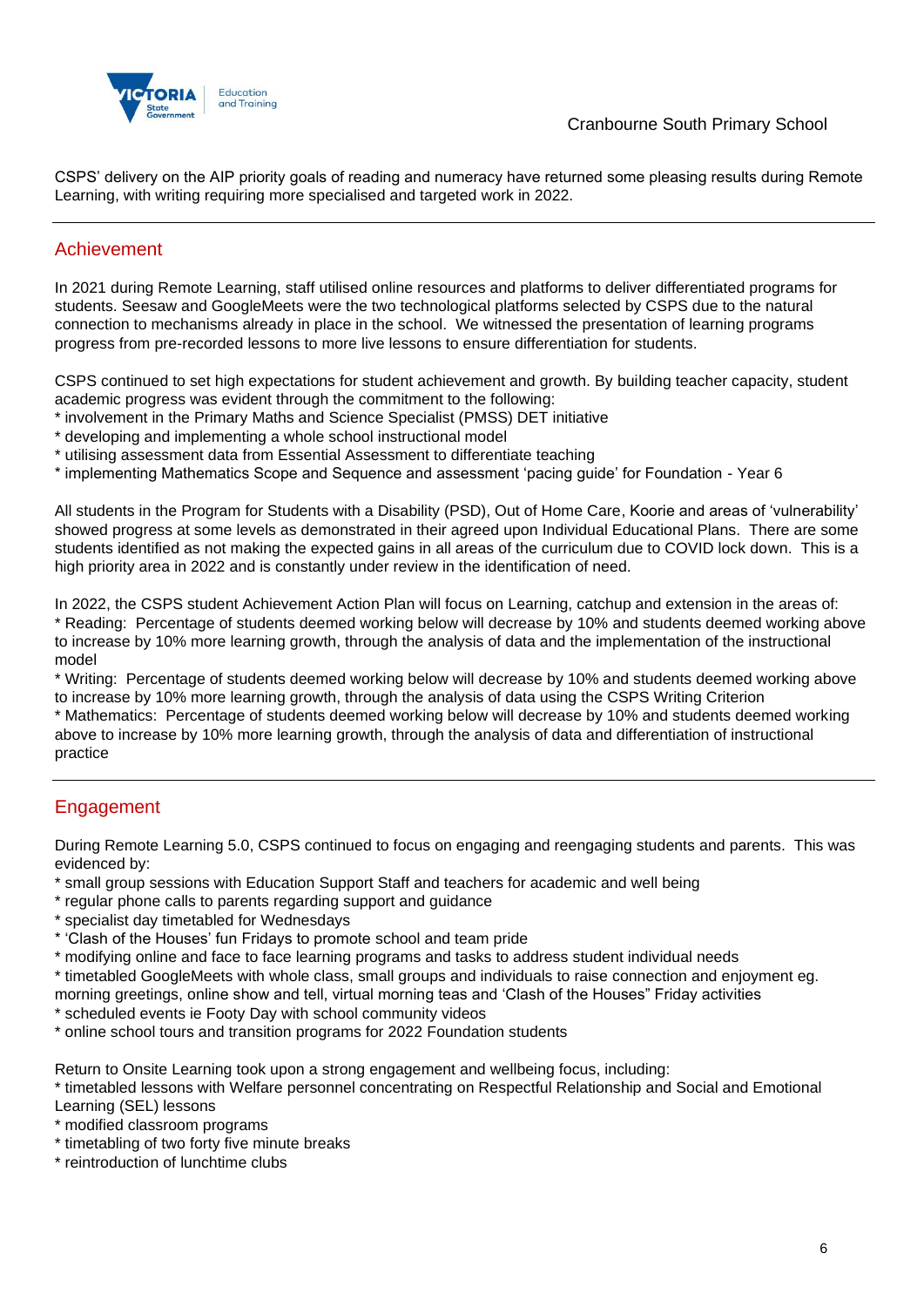

### Cranbourne South Primary School

In 2022, the CSPS student Engagement Action Plan will continue to focus on:

- \* accessing school student data to plan and implementing targeted teaching
- \* development of a whole school Social and Emotional Learning (SEL) yearly planner
- \* using DET, whole school data, targeted cohort and small group data to assess progress and plan for future actions.
- \* reengaging students in the specialists and classroom programs
- \* highlighting Student Voice and Agency in all curriculum areas
- \* strengthening stronger relationships with the school community through community events

\* developing a greater understanding of cultural diversity in our local community (including Harmony day, Indigenous events)

\* all staff accessing the DET initiative of Positive Start to 2022 to plan for events for students

## **Wellbeing**

During Remote Learning, CSPS continued with a strong and consistent focus on student, staff and family wellbeing. This was evidenced through:

- \* increase in face to face teaching and meeting times
- \* regular videos by the Principal to the students and the community
- \* access by all key stakeholders to the CSPS Social Worker to address areas of concern and offer support and advice
- \* regular meetings with the Student Wellbeing team to form Action Plans in offering support to students and parents
- \* student tracking to ensure all students, including those more vulnerable, were understood and supported
- \* specialist timetabled activities for Wednesday to concentrate on Health and Wellbeing
- \* implementation of Respectful Relationships and School Wide Behaviour Support lessons (both on and offsite)
- \* introduction of 'Clash of the Houses' Wellbeing activities each Friday

When returning to onsite learning, CSPS focused on resetting the climate with all stakeholders including teaching strategies and SWPBS lessons highlighting the importance of wellbeing.

In 2022, the CSPS student Wellbeing Action Plan will focus on:

- \* presentation of Social and Emotional Learning lessons to all students
- \* accurate recording and monitoring of data via Compass
- \* provision of Professional Learning to all staff focusing on both staff and student well being

### Finance performance and position

Cranbourne South Primary School has continued to allocate resources in line with the Strategic Plan and AIP to enable the achievement of the schools goals and priorities.

A well planned annual income and expenditure budget ensured the school's resources supported educational priorities and goals. Complete accounts and records are kept and internal controls monitored. Financial commitments are met within expected timelines and the school operated as planned within its budget.

The Finance Sub Committee and School Council continued to meet during Remote Learning (online) as well as on site, to ensure a firm hold on the financial position, including monthly reports and the distribution of the Finance reports to facilitate the monitoring of the school's finances.

School Funds and Equity Funding has provided the school with some options in regard to staffing and resources to enhance student learning and meeting AIP priorities. Funds were directed in the following ways:

\* explicit coaching program across the school including explicit data evaluation meetings with structured peer reflection \* DSSI implementation of a Theory of Action explicit to the achievement of AIP goals

\* active participation in the Primary Mathematics and Science Specialist (PMSS) program focusing on the spheres of influence

\* external consultancy in relation to Mathematic

\* student voice and agency - Network initiative; Quaglia Institute (student voice and agency)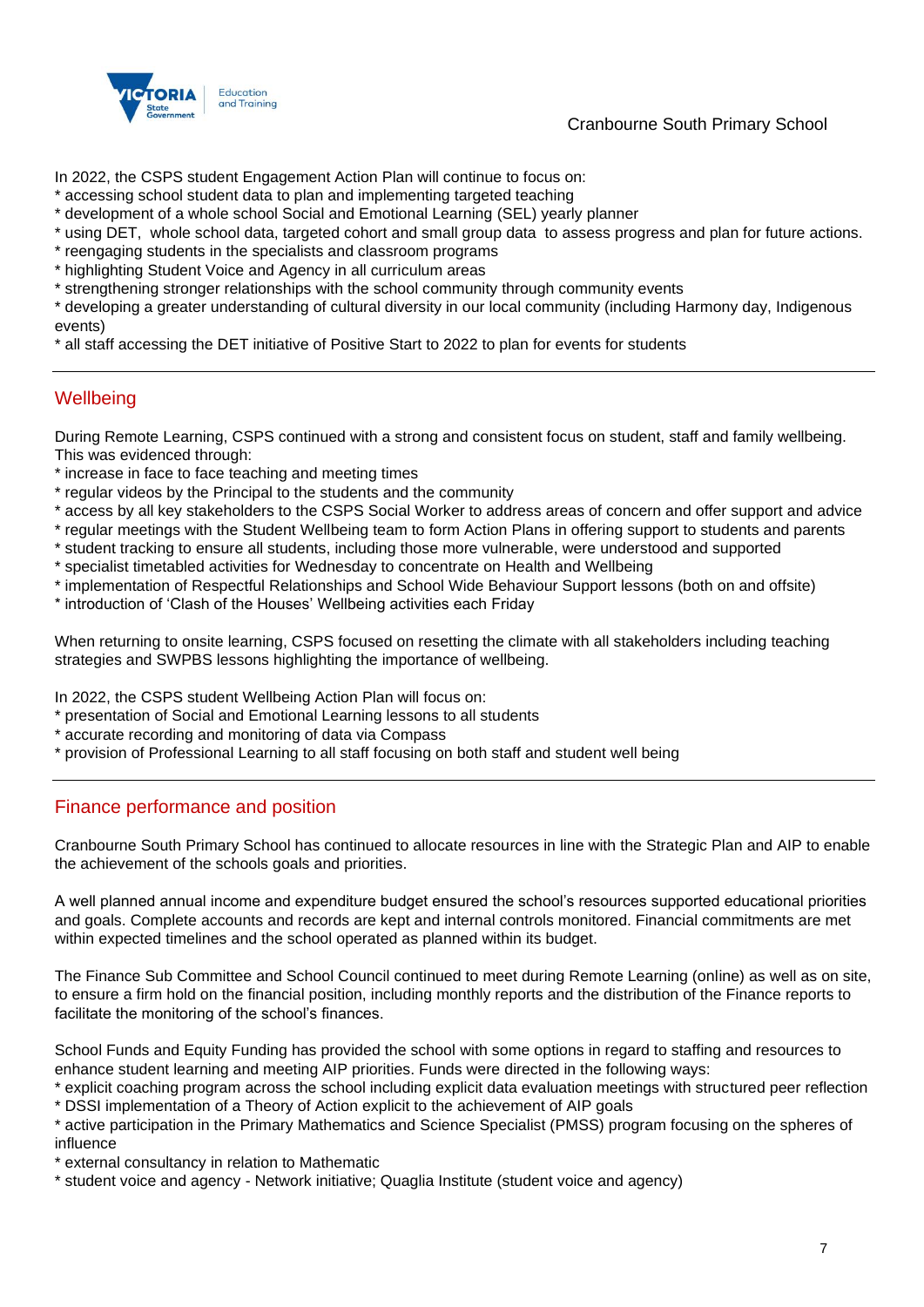



Targeted DET initiatives

\* Primary Welfare program consisted of 3 days a week social worker to support student mental health and wellbeing \* The PMSS initiative commenced; a 2-year program designed to drive whole school change through the leadership of two selected staff. The area of focus at CSPS was Mathematics.

\* The Equipment Boost for Schools provided some additional funds towards resources to support students with special needs

\* The Tutor Learning Initiative (TLI) ensured that any student who may have fallen behind or become disengaged due to remote learning received the additional help they needed. The focus at CSPS was within Early Years Literacy Intervention and the introduction of a whole school Writing; Grammar and Punctuation program to increase students' understanding of the English language.

\* Koorie Literacy and Numeracy Program implementation was partially implemented in 2021, with funds rolled over to 2022

\* Due to COVID, the Swimming in Schools and Student Excellence Program finance line items were rolled over to 2022

DET initiative 'Bridging the Digital Divide' provided a financial contribution towards either the cost of replacing loaned school-owned computers (laptops or tablets) or an investment in other equipment to support learning needs.

CSPS commenced a partnership with School Safe Consulting, overseeing the schools OHS Management System, structures and processes.

CSPS was fortunate to receive financial support from the Sporting Schools (SS) Grants, providing additional and varied sporting opportunities for students.

Buildings and Grounds

\* Stage 2 of carpet and painting in alignment with the DET Conditions Assessment Report (CAR)

\* CSPS received a \$25789 Bushfire At Risk grant, focusing on arborist works and new equipment

\* The installation of a nature playground (sponsored by Cranbourne Rotary) was completed

\* Shade Sail Grant of \$3880 provided additional coverage for the Year 3 & 4 decked learning space

\* Capital Works progressed in 2021, with inevitable delays due to COVID.

Fundraising from the CSPS Parent and Friends Association (PFA) slowed down during 2021, with a resurgence planned in 2022.

### **For more detailed information regarding our school please visit our website at <https://cranbournesouth.vic.edu.au/>**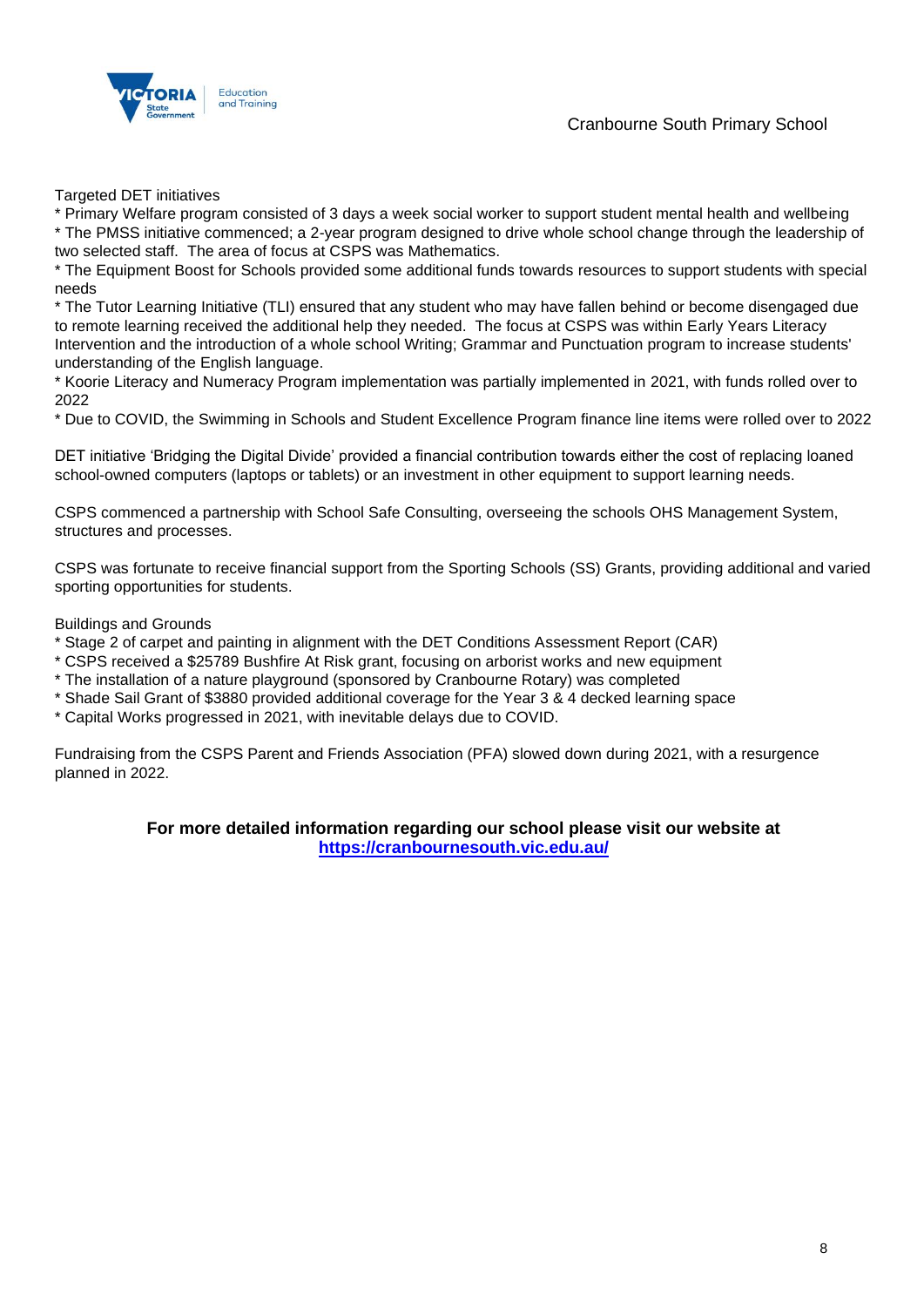

# **Performance Summary**

The Performance Summary for government schools provides an overview of how this school is contributing to the objectives of the Education State and how it compares to other Victorian government schools.

All schools work in partnership with their school community to improve outcomes for children and young people. Sharing this information with parents and the wider school community helps to support community engagement in student learning, a key priority of the Framework for Improving Student Outcomes.

Refer to the 'How to read the Annual Report' section for help on how to interpret this report.

# SCHOOL PROFILE

#### **Enrolment Profile**

A total of 327 students were enrolled at this school in 2021, 163 female and 164 male.

4 percent of students had English as an additional language and 3 percent were Aboriginal or Torres Strait Islander.

#### **Overall Socio-Economic Profile**

The overall school's socio-economic profile is based on the school's Student Family Occupation and Education index (SFOE).

SFOE is a measure of socio-educational disadvantage of a school, based on educational and employment characteristics of the parents/carers of students enrolled at the school. Possible SFOE band values are: Low, Low-Medium, Medium and High. A 'Low' band represents a low level of socio-educational disadvantage, a 'High' band represents a high level of socio-educational disadvantage.

This school's SFOE band value is: Low - Medium

#### **Parent Satisfaction Summary**

The percent endorsement by parents on their school satisfaction level, as reported in the annual Parent Opinion Survey.

Percent endorsement indicates the percent of positive responses (agree or strongly agree) from parents who responded to the survey.



### **School Staff Survey**

The percent endorsement by staff on School Climate, as reported in the annual School Staff Survey.

Percent endorsement indicates the percent of positive responses (agree or strongly agree) from staff who responded to the survey. Data is suppressed for schools with three or less respondents to the survey for confidentiality reasons.

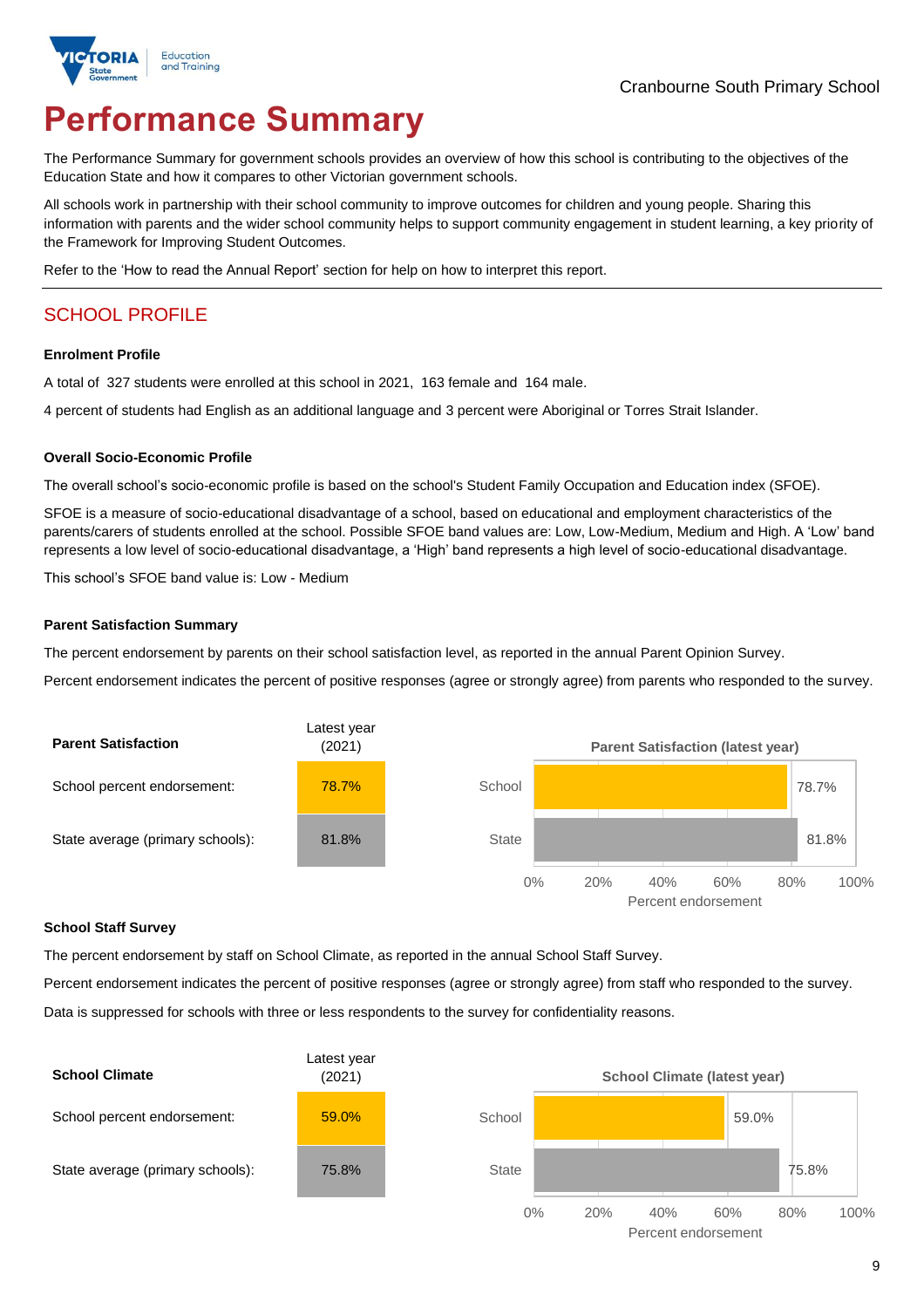

# ACHIEVEMENT

*Key: 'Similar Schools' are a group of Victorian government schools that are like this school, taking into account the school's socioeconomic background of students, the number of non-English speaking students and the size and location of the school.*

### **Teacher Judgement of student achievement**

Percentage of students working at or above age expected standards in English and Mathematics.



Percent students at or above age expected level

| <b>Mathematics</b><br>Years Prep to 6                             | Latest year<br>(2021) |
|-------------------------------------------------------------------|-----------------------|
| School percent of students at or above age<br>expected standards: | 72.4%                 |
| Similar Schools average:                                          | 84.5%                 |
| State average:                                                    | 84.9%                 |

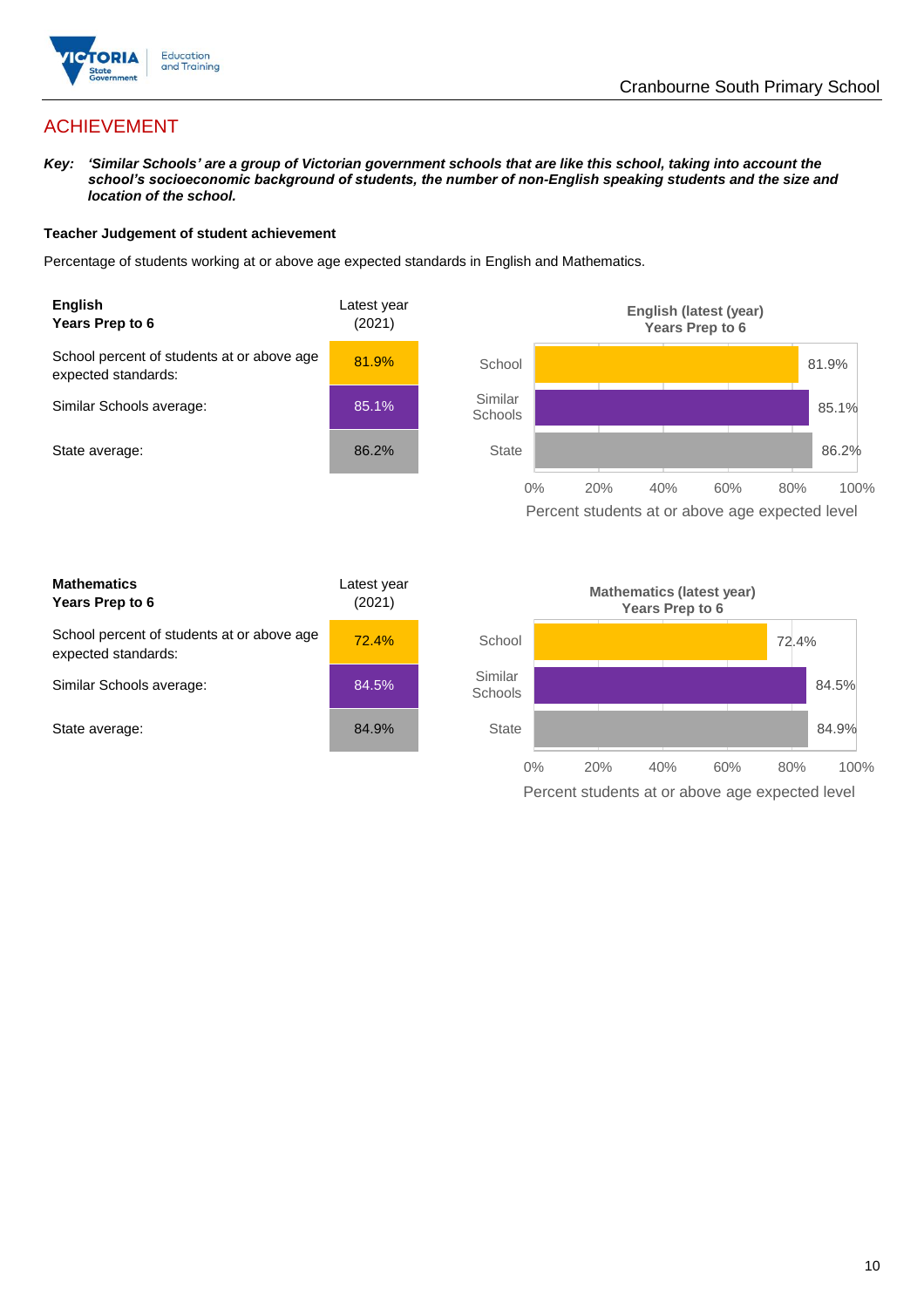

# ACHIEVEMENT (continued)

*Key: 'Similar Schools' are a group of Victorian government schools that are like this school, taking into account the school's socioeconomic background of students, the number of non-English speaking students and the size and location of the school.*

### **NAPLAN**

Percentage of students in the top three bands of testing in NAPLAN.

Note: NAPLAN tests were not conducted in 2020, hence the 4-year average is the average of 2018, 2019 and 2021 data.

| Reading<br>Year 3                                 | Latest year<br>(2021) | 4-year<br>average |                    | <b>NAPLAN Reading (latest year)</b><br>Year 3             |                                                      |       |
|---------------------------------------------------|-----------------------|-------------------|--------------------|-----------------------------------------------------------|------------------------------------------------------|-------|
| School percent of students in<br>top three bands: | 84.1%                 | 75.0%             | School             |                                                           |                                                      | 84.1% |
| Similar Schools average:                          | 74.5%                 | 74.6%             | Similar<br>Schools |                                                           | 74.5%                                                |       |
| State average:                                    | 76.9%                 | 76.5%             | State              |                                                           | 76.9%                                                |       |
|                                                   |                       |                   | $0\%$              | 20%<br>40%                                                | 60%<br>80%<br>Percent of students in top three bands | 100%  |
| Reading<br>Year <sub>5</sub>                      | Latest year<br>(2021) | 4-year<br>average |                    | <b>NAPLAN Reading (latest year)</b><br>Year 5             |                                                      |       |
| School percent of students in<br>top three bands: | 63.3%                 | 63.4%             | School             |                                                           | 63.3%                                                |       |
| Similar Schools average:                          | 69.0%                 | 65.8%             | Similar<br>Schools |                                                           | 69.0%                                                |       |
| State average:                                    | 70.4%                 | 67.7%             | <b>State</b>       |                                                           | 70.4%                                                |       |
|                                                   |                       |                   | $0\%$              | 20%<br>40%                                                | 60%<br>80%<br>Percent of students in top three bands | 100%  |
| <b>Numeracy</b><br>Year <sub>3</sub>              | Latest year<br>(2021) | 4-year<br>average |                    | <b>NAPLAN Numeracy (latest year)</b><br>Year <sub>3</sub> |                                                      |       |
| School percent of students in<br>top three bands: | 68.2%                 | 65.5%             | School             |                                                           | 68.2%                                                |       |
| Similar Schools average:                          | 65.6%                 | 68.2%             | Similar<br>Schools |                                                           | 65.6%                                                |       |
| State average:                                    | 67.6%                 | 69.1%             | <b>State</b>       |                                                           | 67.6%                                                |       |
|                                                   |                       |                   | $0\%$              | 20%<br>40%                                                | 60%<br>80%<br>Percent of students in top three bands | 100%  |
| <b>Numeracy</b><br>Year 5                         | Latest year<br>(2021) | 4-year<br>average |                    | <b>NAPLAN Numeracy (latest year)</b><br>Year 5            |                                                      |       |
| School percent of students in                     |                       | 50.6%             | School             |                                                           | 45.8%                                                |       |
| top three bands:                                  | 45.8%                 |                   |                    |                                                           |                                                      |       |
| Similar Schools average:                          | 56.4%                 | 54.0%             | Similar<br>Schools |                                                           | 56.4%                                                |       |
| State average:                                    | 61.6%                 | 60.0%             | <b>State</b>       |                                                           | 61.6%                                                |       |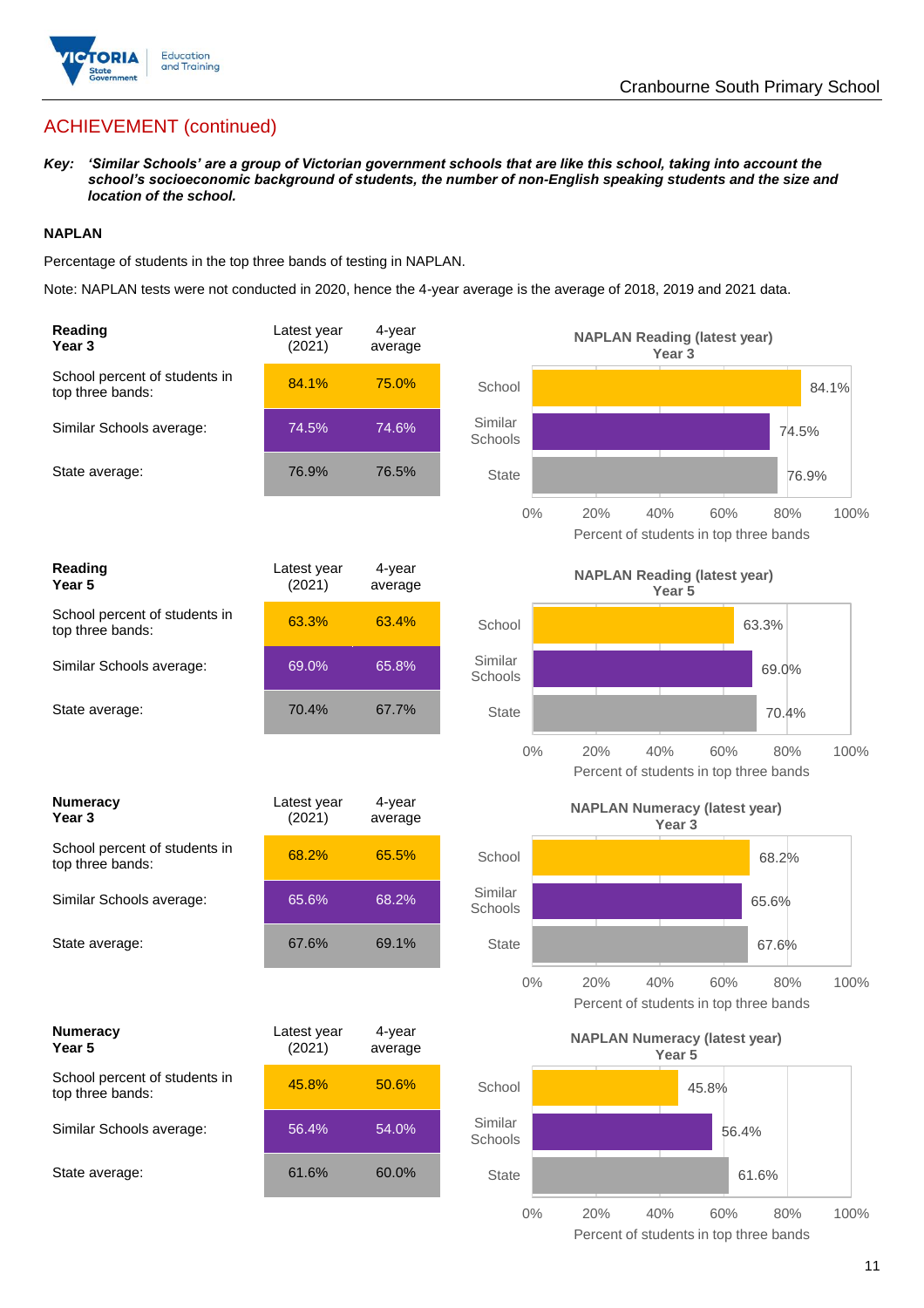

# Cranbourne South Primary School

# ACHIEVEMENT (continued)

### **NAPLAN Learning Gain**

NAPLAN learning gain is determined by comparing a student's current year result relative to the results of all 'similar' Victorian students (i.e., students in all sectors in the same year level who had the same score two years prior). If the current year result is in the top 25 percent, their gain level is categorised as 'High'; middle 50 percent is 'Medium'; bottom 25 percent is 'Low'.

#### **Learning Gain Year 3 (2019) to Year 5 (2021)**

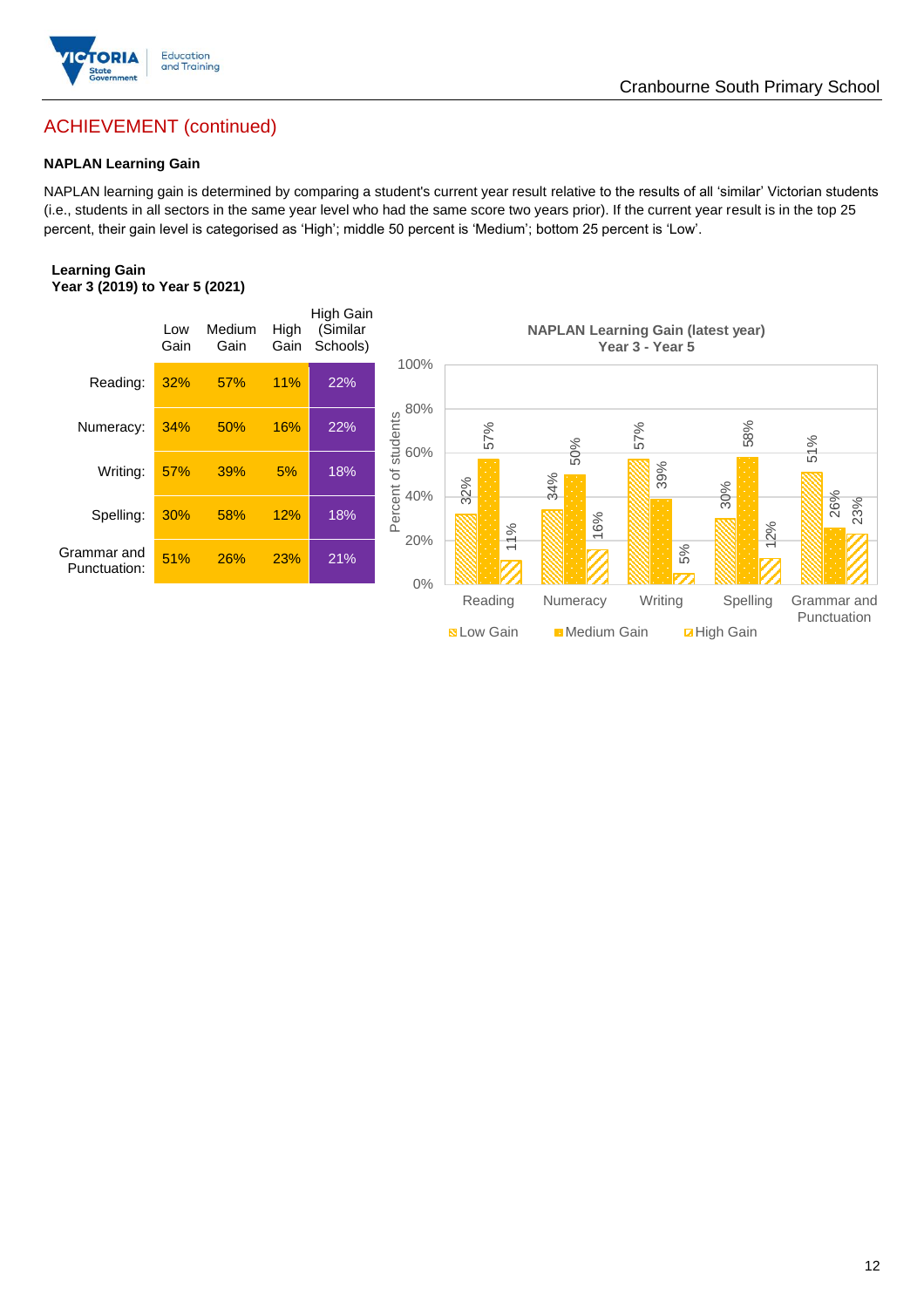

# ENGAGEMENT

*Key: 'Similar Schools' are a group of Victorian government schools that are like this school, taking into account the school's socioeconomic background of students, the number of non-English speaking students and the size and location of the school.*

### **Average Number of Student Absence Days**

Absence from school can impact on students' learning. Common reasons for non-attendance include illness and extended family holidays. Absence and attendance data in 2020 and 2021 may have been influenced by COVID-19.



### **Attendance Rate (latest year)**

|                                             | Prep | Year 1 | Year 2 | Year 3 | Year 4 | Year 5 | Year 6 |
|---------------------------------------------|------|--------|--------|--------|--------|--------|--------|
| Attendance Rate by year level<br>$(2021)$ : | 91%  | 90%    | 91%    | 91%    | 92%    | 88%    | 90%    |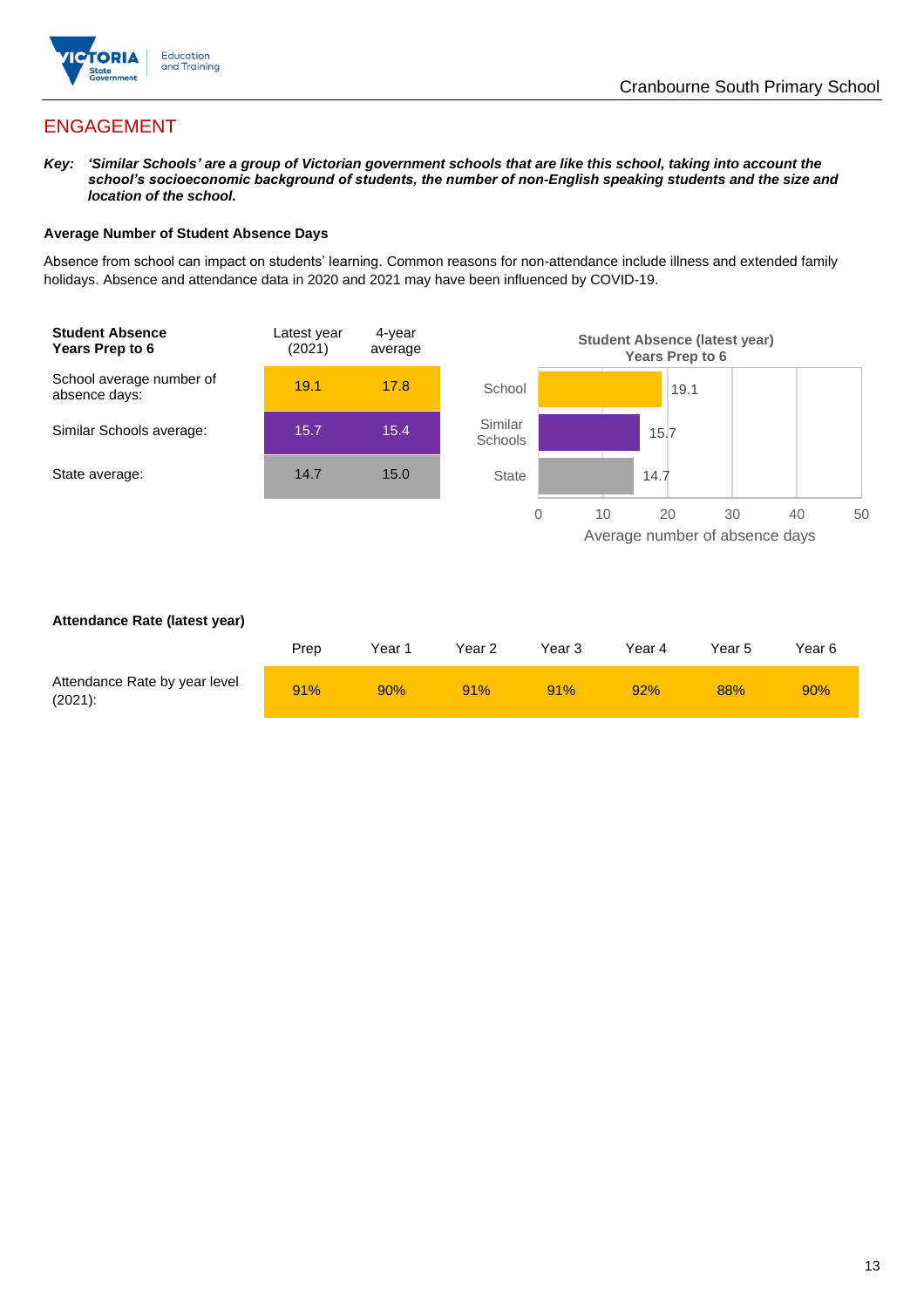

# **WELLBEING**

*Key: 'Similar Schools' are a group of Victorian government schools that are like this school, taking into account the school's socioeconomic background of students, the number of non-English speaking students and the size and location of the school.*

### **Student Attitudes to School – Sense of Connectedness**

The percent endorsement on Sense of Connectedness factor, as reported in the Attitudes to School Survey completed annually by Victorian government school students, indicates the percent of positive responses (agree or strongly agree).



*Due to lower participation rates, differences in the timing of the survey/length of survey period and the general impact of Covid19 across 2020 and 2021, data are often not comparable with previous years or within similar school groups. Care should be taken when interpreting these results.*



### **Student Attitudes to School – Management of Bullying**

The percent endorsement on Management of Bullying factor, as reported in the Attitudes to School Survey completed annually by Victorian government school students, indicates the percent of positive responses (agree or strongly agree).

| <b>Management of Bullying</b><br>Years 4 to 6 | Latest year<br>(2021) | 4-year<br>average |  |
|-----------------------------------------------|-----------------------|-------------------|--|
| School percent endorsement:                   | 74.0%                 | 73.0%             |  |
| Similar Schools average:                      | 77.8%                 | 78.1%             |  |
| State average:                                | 78.4%                 | 79.7%             |  |

*Due to lower participation rates, differences in the timing of the survey/length of survey period and the general impact of Covid19 across 2020 and 2021, data are often not comparable with previous years or within similar school groups. Care should be taken when interpreting these results.*

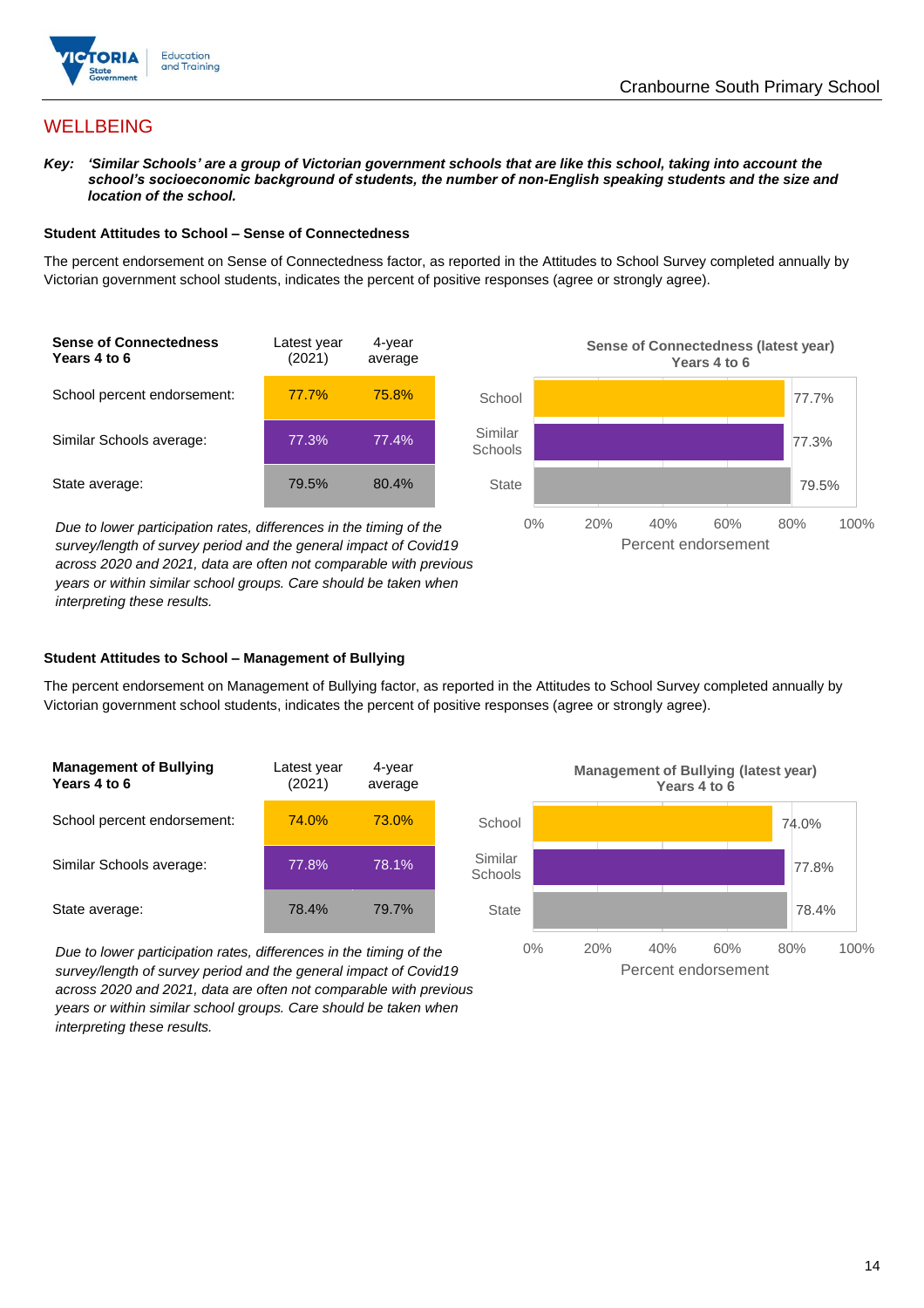

# **Financial Performance and Position**

FINANCIAL PERFORMANCE - OPERATING STATEMENT SUMMARY FOR THE YEAR ENDING 31 DECEMBER, 2021

| <b>Revenue</b>                  | <b>Actual</b> |
|---------------------------------|---------------|
| <b>Student Resource Package</b> | \$3,001,100   |
| Government Provided DET Grants  | \$436,287     |
| Government Grants Commonwealth  | \$4,480       |
| Government Grants State         | \$0           |
| <b>Revenue Other</b>            | \$2,261       |
| <b>Locally Raised Funds</b>     | \$179,474     |
| <b>Capital Grants</b>           | \$0           |
| <b>Total Operating Revenue</b>  | \$3,623,602   |

| Equity $1$                                          | <b>Actual</b> |
|-----------------------------------------------------|---------------|
| Equity (Social Disadvantage)                        | \$56,738      |
| Equity (Catch Up)                                   | \$0           |
| <b>Transition Funding</b>                           | \$0           |
| Equity (Social Disadvantage - Extraordinary Growth) | \$0           |
| <b>Equity Total</b>                                 | \$56,738      |

| <b>Expenditure</b>                    | <b>Actual</b> |
|---------------------------------------|---------------|
| Student Resource Package <sup>2</sup> | \$3,139,613   |
| Adjustments                           | \$0           |
| <b>Books &amp; Publications</b>       | \$2,972       |
| Camps/Excursions/Activities           | \$55,630      |
| <b>Communication Costs</b>            | \$5,328       |
| Consumables                           | \$79,085      |
| Miscellaneous Expense <sup>3</sup>    | \$6,864       |
| <b>Professional Development</b>       | \$10,964      |
| Equipment/Maintenance/Hire            | \$37,986      |
| <b>Property Services</b>              | \$69,368      |
| Salaries & Allowances <sup>4</sup>    | \$6,247       |
| <b>Support Services</b>               | \$87,200      |
| Trading & Fundraising                 | \$24,623      |
| Motor Vehicle Expenses                | \$0           |
| Travel & Subsistence                  | \$0           |
| <b>Utilities</b>                      | \$21,407      |
| <b>Total Operating Expenditure</b>    | \$3,547,287   |
| <b>Net Operating Surplus/-Deficit</b> | \$76,315      |
| <b>Asset Acquisitions</b>             | \$7,885       |

(1) The equity funding reported above is a subset of the overall revenue reported by the school.

(2) Student Resource Package Expenditure figures are as of 24 Feb 2022 and are subject to change during the reconciliation process.

(3) Miscellaneous Expenses include bank charges, administration expenses, insurance and taxation charges.

(4) Salaries and Allowances refers to school-level payroll.